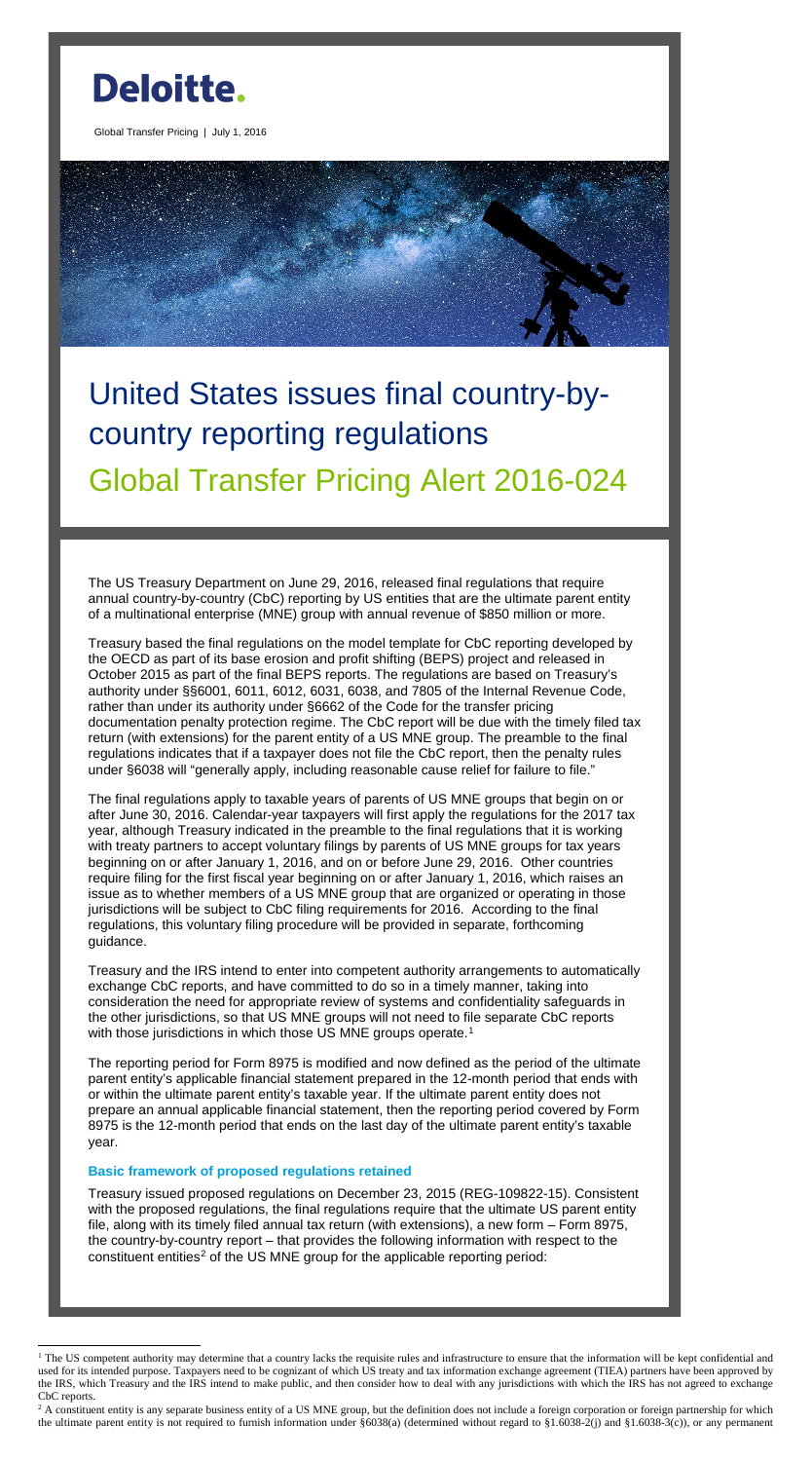- The complete legal name of the constituent entity
- The tax jurisdiction, if any, in which the constituent entity is resident for tax purposes
- The tax jurisdiction in which the constituent entity is organized or incorporated (if different from the tax jurisdiction of residence)
- The tax identification number, if any, used for the constituent entity by the tax administration of the constituent entity's tax jurisdiction of residence
- The main business activity or activities of the constituent entity

Of these requirements for constituent entity information, the only change from the proposed regulations is the addition of the requirement to provide the complete legal name of the constituent entity.

# *Tax jurisdiction of residence information*

Also consistent with the proposed regulations, the final regulations require that the ultimate US parent entity provide on Form 8975 the following information in the aggregate for each tax jurisdiction in which the parent has constituent entities (and in the aggregate for all constituent entities that have no tax jurisdiction of residence):

- Revenues generated from transactions with other constituent entities of the US MNE group
- Revenues not generated from transactions with other constituent entities of the US MNE group
- Profit (or loss) before income tax
- Income tax paid on a cash basis to all tax jurisdictions, including any taxes withheld on payments received
- Accrued tax expense recorded on taxable profits (or losses), reflecting only the operations in the relevant annual accounting period and excluding deferred taxes or provisions for uncertain tax liabilities
- Stated capital, except that the stated capital of a permanent establishment must be reported by the legal entity of which it is a permanent establishment unless there is a defined capital requirement in the permanent establishment tax jurisdiction for regulatory purposes
- Accumulated earnings, except that accumulated earnings of a permanent establishment must be reported by the legal entity of which it is a permanent establishment
- Number of employees on a full-time equivalent basis
- Net book value of tangible assets other than cash or cash equivalents, intangibles, or financial assets

Of these requirements, the only modification to the proposed regulations was to clarify that "tangible assets" does not include intangibles or financial assets. Treasury received comments requesting that those terms be clarified, but rejected all such requests. Treasury also received comments requesting that the above categories be expanded to include additional information, but rejected such requests to be consistent with the categories enunciated in the OECD's final BEPS reports.

# **Significant changes from proposed regulations to final regulations**

Some of the most significant changes in the final regulations are as follows:

- *Added flexibility with respect to sources of data*. The regulations retain broad flexibility with respect to how taxpayers may obtain information for the CbC report, and also add additional flexibility by allowing taxpayers to use information contained in records used for internal management control purposes for the reporting period. The final regulations specify that the US parent entity must maintain records to support the reported information on Form 8975, but it is not required to maintain records that reconcile the reported information to tax returns or applicable financial statements.
- *Tax jurisdiction of residence for jurisdictions with no income tax.* Under the proposed regulations, an entity regarded as a corporation that is organized or managed in a jurisdiction with no corporate income tax (such as the Cayman Islands or Bermuda) would not have a tax jurisdiction of residence and would thus fall under the aggregated stateless income category. Under the final regulations, this is changed so that such an entity will be considered tax resident in the jurisdiction in which it is organized or managed, even if that jurisdiction does not impose any income tax on those entities. Thus, for example, information regarding Cayman Islands corporations will be listed on a "Cayman Islands" row instead of the aggregated stateless income row (and so forth, for other such jurisdictions). All other

 $\overline{a}$ establishment of such foreign corporation or foreign partnership. The definition of "business entity" is modified, as discussed in the "Significant changes" section below.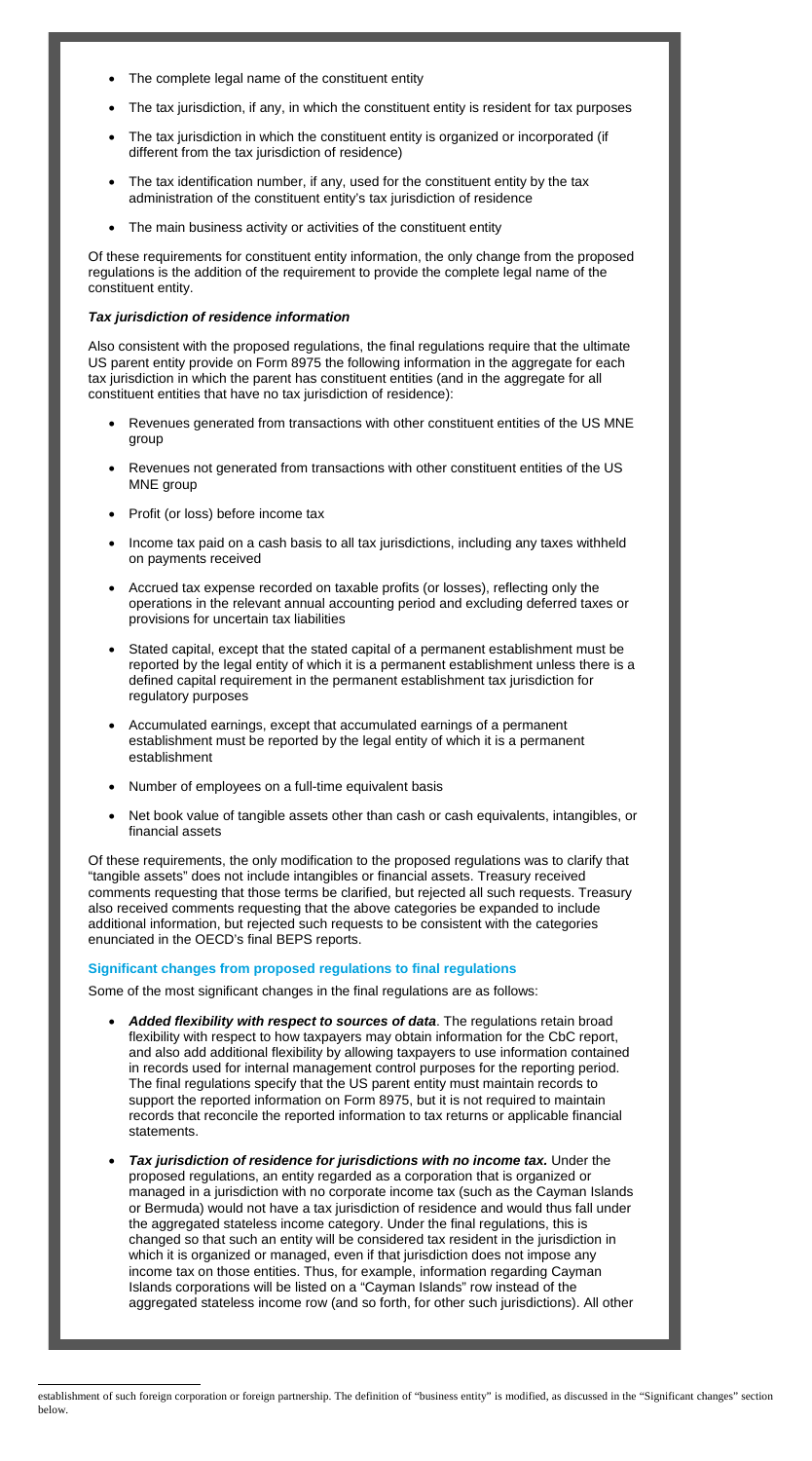rules in the proposed regulations regarding the definition of tax jurisdiction of residence are retained. [3](#page-2-0)

- *Tax jurisdiction of residence concept clarified regarding territorial systems.* The final regulations clarify that Treasury never intended for all territorial systems to be included in the stateless income category, which some commentators had suggested was unclear, given the sentence that stated that "a business entity will not be considered a resident in a tax jurisdiction solely with respect to income from sources in such jurisdiction, or capital situated in such jurisdiction." The final regulations modify this sentence to indicate that "[a] business entity will not be considered a resident in a tax jurisdiction if the business entity is only liable to tax in such tax jurisdiction by reason of a tax imposed by reference to gross amounts of income without any reduction for expenses, provided such tax applies only with respect to income from sources in such tax jurisdiction or capital situated in such tax jurisdiction."
- **Partnerships.** Under the proposed regulations, a business entity that was treated as a partnership in the tax jurisdiction in which it was organized and that did not own or create a permanent establishment in that or another tax jurisdiction generally would have no tax jurisdiction of residence. That rule has stayed the same. Nevertheless, a comment to the proposed regulations requested clarification as to whether the partnership or partners, or both, should report the partnership's CbC information. In response, the final regulations have clarified that the tax jurisdiction of residence information with respect to stateless entities is provided on an aggregate basis for all stateless entities in a US MNE group, and that each stateless entity-owner's share of the revenue and profit of its stateless entity is also included in the information for the tax jurisdiction of residence of the stateless entity-owner. So, for example, a *commanditaire vennootschap* (CV) treated as a partnership in the Netherlands and as a corporation by the United States (or other jurisdiction) in which the owner resides would report its income and other financial information on both the stateless income row (for the Netherlands income) and the US row (for the US partner's share of such income).[4](#page-2-1) The final regulations also clarify that, when a partnership creates a permanent establishment for itself or its partners, the CbC information regarding the permanent establishment is not reported as stateless, but instead is reported as part of the information on the CbC report for the permanent establishment's tax jurisdiction of residence.
- *Definition of "business entity" modified, excludes grantor trusts and decedents' estates*. The final regulations modify the definition of "business entity" by defining it as an entity recognized for federal tax purposes that is not classified as a trust under Treas. Reg. §301.7701-4, but excluding decedents' estates, individuals' bankruptcy estates, and grantor trusts within the meaning of IRC §671, when the owners of such entities are individuals. The definition of "business entity" specifically includes a permanent establishment, as defined below, and any entity with a single owner that may be disregarded as an entity separate from its owner under Treas. Reg. §301.7701-3.
- *Permanent establishments*. The final regulations provide explicit guidance on what constitutes a permanent establishment. The term permanent establishment includes: (i) a branch or business establishment of a constituent entity in a tax jurisdiction that is treated as a permanent establishment under an income tax convention to which that tax jurisdiction is a party; (ii) a branch or business establishment of a constituent entity that is liable to tax in the tax jurisdiction in which it is located pursuant to the domestic law of such tax jurisdiction; or (iii) a branch or business establishment of a constituent entity that is treated in the same manner for tax purposes as an entity separate from its owner by the owner's tax jurisdiction of residence.
- **Deemed domestic corporations.** The final regulations expressly provide that foreign insurance companies that elect to be treated as domestic corporations under IRC §953(d) are US business entities that have their tax jurisdiction of residence in the
- United States.
- *Surrogate filings for US territory ultimate parent entities*. A US territory ultimate parent entity may file the CbC report via a US surrogate business entity that it controls, as defined under IRC §6038(e).
- *Employees*. Employees will be counted in the jurisdiction of the employer and not in the jurisdiction in which they work. The preamble to the final regulations notes that taxpayers have flexibility in reporting the number of employees so long as the method for reporting is reasonable and consistent.
- *Clarification of the definition of revenues.* The proposed regulations and the final regulations both state that the term "revenue" includes all amounts of revenue, including revenue from sales of inventory and property, services, royalties, interest,

 $\overline{a}$ 

<span id="page-2-0"></span><sup>&</sup>lt;sup>3</sup> Under both the proposed and final regulations, a business is considered a "resident" in a tax jurisdiction if, under the laws of that tax jurisdiction, the business entity is liable to tax therein based on place of management, place of organization, or other similar criteria. If a business entity is resident in more than one tax jurisdiction, then the applicable income tax convention rules, if any, will be used to determine the business entity's tax jurisdiction of residence. If a business entity is resident in more than one tax jurisdiction and no applicable income tax convention exists between those tax jurisdictions, or if the applicable income tax convention provides that the determination of residence is based on a determination by the competent authorities of such jurisdictions, then the business entity's tax jurisdiction of residence is the business entity's place of effective management in accordance with Article 4 of the OECD Model Tax Convention on Income and on Capital 2014.

<span id="page-2-1"></span><sup>&</sup>lt;sup>4</sup> This raises the question as to what happens if a taxpayer has another partnership or fiscally transparent entity above the partnership or reverse hybrid. It would appear under the final regulations that in this situation, the taxpayer would need to report that owner's share as stateless too, and so on, until the taxpayer arrives at a stateless entity-owner in the chain that does not itself fall into the stateless income category.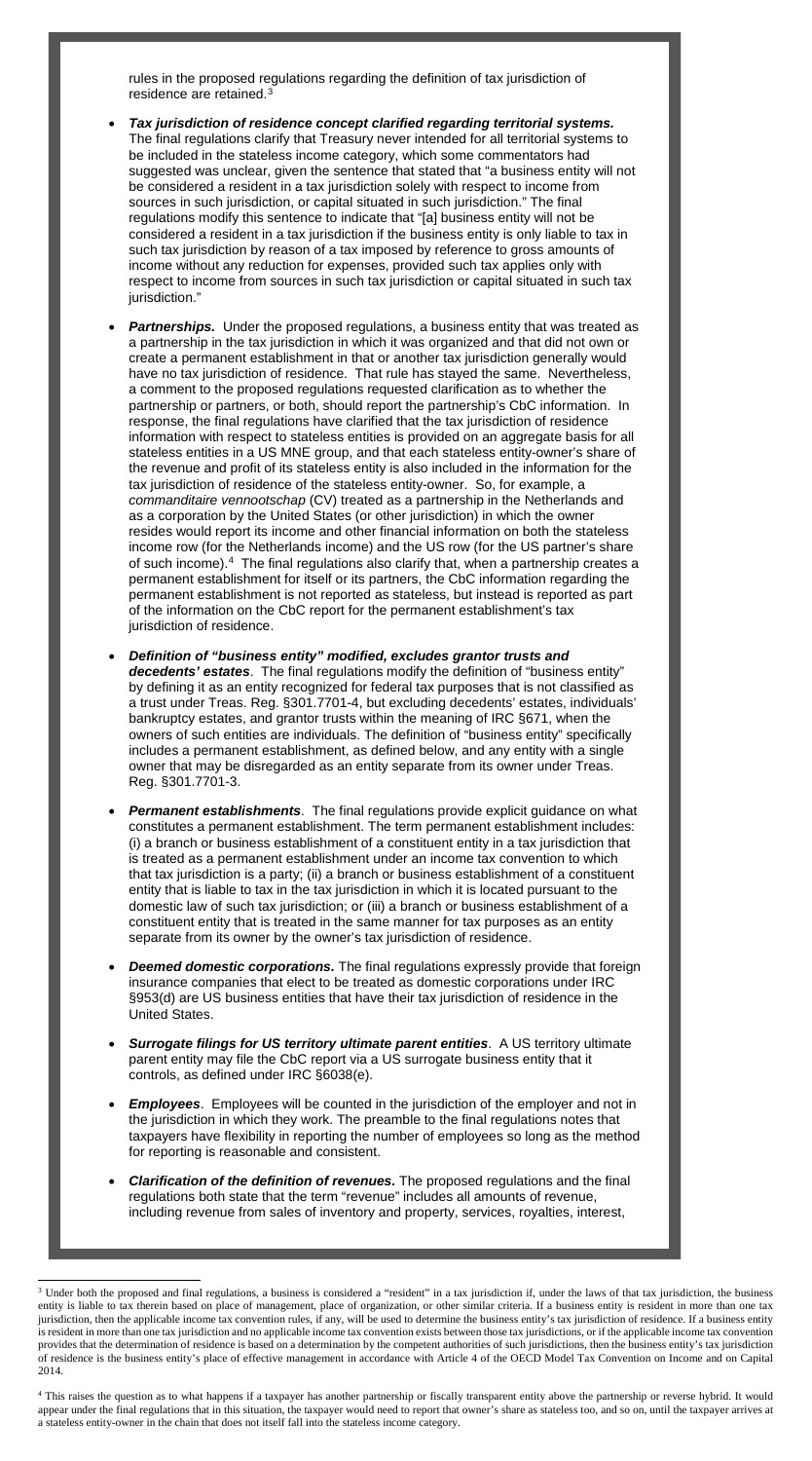and premiums, but excludes payments received from other constituent entities that are treated as dividends in the payor's tax jurisdiction of residence. The final regulations further clarify that the term "revenue" does not include: (1) distributions and remittances from partnerships and other fiscally transparent entities and permanent establishments that are constituent entities; and (2) imputed earnings or deemed dividends received from other constituent entities that are taken into account solely for tax purposes and that otherwise would be included as revenue by a constituent entity. These clarifications suggest that a US shareholder would not report subpart F income in the United States. The final regulations also clarify that, with respect to a constituent entity that is an organization covered under certain tax code sections, [5](#page-3-0) the term "revenue" includes only revenue that is reflected in unrelated business taxable income as defined in IRC §512.

#### **Changes that were requested but not made**

Some of the changes requested by taxpayers but not made in the final regulations include the following:

- *National security exception rejected*. Treasury notes that it consulted with the Department of Defense (DoD) as to whether the CbC report should include a national security exception, but that the DoD indicated that no such general exception was needed. However, Treasury indicated that it would continue to work with DoD to determine whether specific guidance on national security issues should be provided in the future.
- *Surrogate filing with IRS limited to US territories*. Some commentators requested that the United States allow surrogate filing for ultimate parent entities located in other jurisdictions. Treasury rejected this request because of limited resources. The final regulations allow surrogate filing only for entities whose ultimate parent entity is located in a US territory.
- *Additional protections for confidential information rejected*. Many commentators requested additional precautions apply to confidential information before the United States automatically exchanged it (or, alternatively, that the United States consider withdrawing the proposed regulations altogether due to this concern). Treasury rejected these requests. The preamble to the final regulations indicates that, moving forward, the US competent authority will negotiate bilateral competent authority arrangements that will provide for the exchange of the CbC reporting template with other tax administrations that have entered into an income tax convention or tax information exchange agreement (TIEA) with the United States. Treasury expects that such competent authority arrangements, in accordance with the OECD model agreements, will further limit the permissible uses of CbC reports to assessing highlevel transfer pricing and other tax risks and, when appropriate, for economic and statistical analysis. Treasury states in the preamble to the final regulations that the US competent authority will not enter into a reciprocal automatic exchange of information relationship with respect to CbC reports unless it has reviewed the tax jurisdiction's policies and procedures regarding confidentiality, and has determined that such an automatic exchange relationship is appropriate. Moreover, the US competent authority does not anticipate allowing CbC reports to be used by other tax jurisdictions to take the place of a comprehensive transfer pricing analysis, as required by the arm's length standard. The US competent authority will continually review how other jurisdictions are using the CbC reports that are exchanged, and the United States will pause such exchanges if it determines that a tax jurisdiction is not in compliance with confidentiality requirements, data safeguards, and appropriate use standards.

**Partnerships.** The OECD quidance clarifies that the general framework to determine whether partnerships are members of an MNE group is provided by the accounting consolidation rules. If under the accounting consolidation rules a partnership is an includable entity, then that partnership may be a constituent entity of an MNE group subject to the CbC reporting requirement. The OECD guidance provides specific guidance on how to report fiscally transparent partnerships. If the partnership is a permanent establishment in the tax jurisdiction of its country of organization or has a permanent establishment in another tax jurisdiction, then the operations attributable to the permanent establishment will be reported in accordance with the rules for permanent establishments. If the partnership earns income that is not attributable to a permeant establishment in a tax jurisdiction, the income will be reported as stateless or nowhere income. Partners that are constituent entities within the MNE group should include their share of the partnership's stateless income in their jurisdiction of tax residence. As with the final US CbC regulations, this will result in double reporting of stateless income. It may be advisable for the MNE to provide an explanation in the

#### **Coordination with OECD guidance on CbC**

 $\overline{a}$ 

The OECD released guidance on CbC reporting at the same time as the United States' release of its final CbC regulations. For more information on the OECD guidance, see the Deloitte alert on the same [\[Global TP Alert 16-023\]](http://www2.deloitte.com/global/en/pages/tax/articles/global-transfer-pricing-alerts.html). Several salient points of comparison should be noted between the new OECD CbC guidance and the final US CbC regulations:

<span id="page-3-0"></span><sup>&</sup>lt;sup>5</sup>Specifically: an organization exempt from taxation under §501(a) because it is an organization described in §§ 501(c), 501(d), or 401(a), a state college or university described in §511(a)(2)(B), a plan described in §403(b) or 457(b), an individual retirement plan or annuity as defined in §7701(a)(37), a qualified tuition program described in §529, a qualified ABLE program described in §529A, or a Coverdell education savings account described in §530.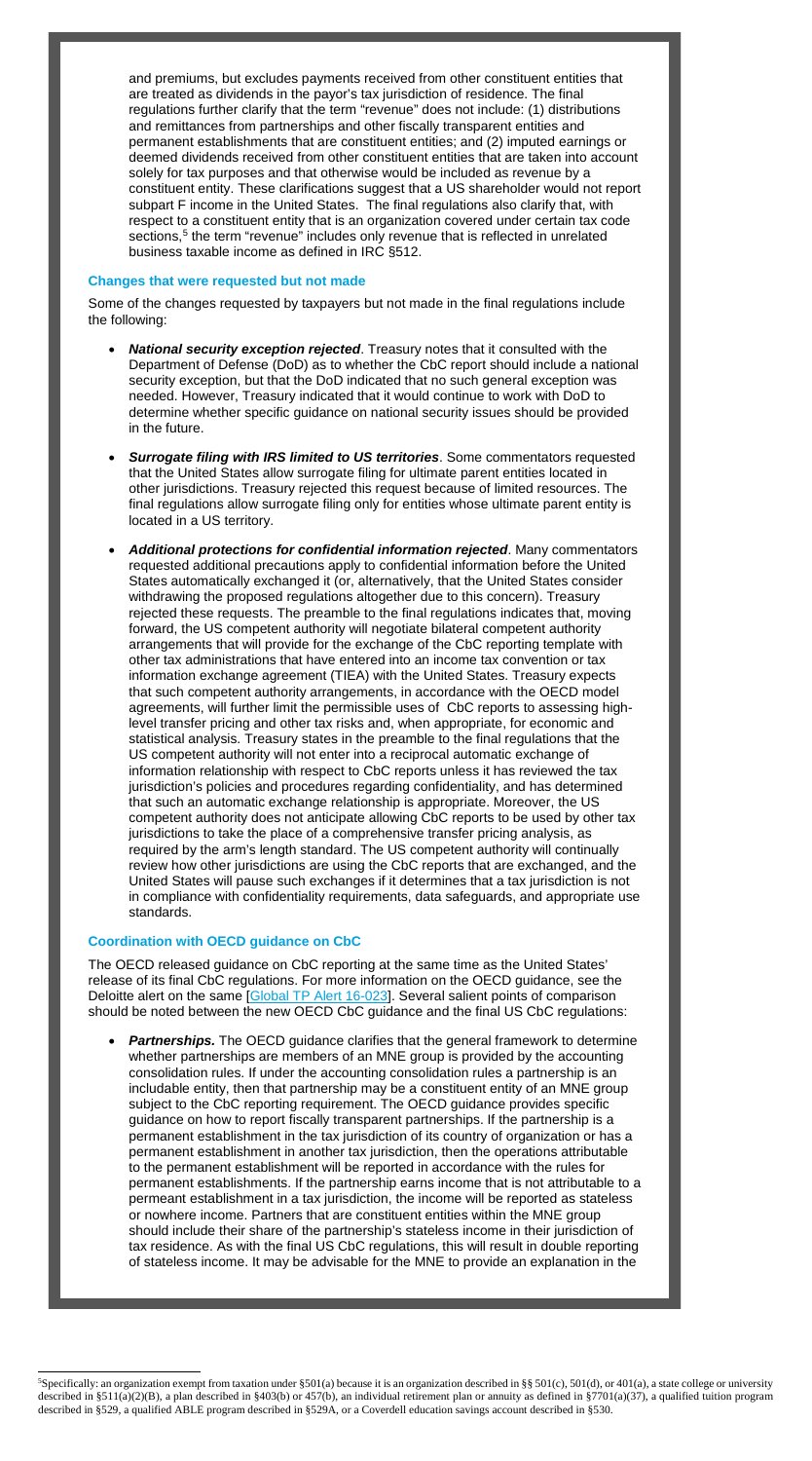notes section of the CbC report on the partnership structure and the stateless entities. [6](#page-4-0)

- *Voluntary filing allowed*. The OECD guidance allows for voluntary filing for US MNE groups, calling it "parent surrogate filing."
- *Surrogate filing.* If surrogate filing (including parent surrogate filing) is available, then no local filing is required, provided the conditions laid out in the OECD report – for example that the CbC report is filed by the filing deadline -- are satisfied. This will help US MNEs that file voluntarily with the IRS or via surrogate in a country that has surrogate filing, such as the UK, to not have to file locally in another jurisdiction, such as France.
- **Currency coordination rule.** The OECD guidance provides a currency coordination rule to address the impact of currency fluctuations on the agreed EUR 750 million filing threshold. The Action 13 Final Report stated that the agreed filing threshold for the CbC report is EUR 750 million or a near equivalent amount in the domestic currency as of January 2015. Many countries have adopted a local currency threshold that met the "near equivalent" rule when adopted, but no longer meets that rule because of currency fluctuations. The additional guidance provides that if the jurisdiction of the ultimate parent entity has implemented a reporting threshold in accordance with the recommended threshold, such as the United States' \$850 million threshold, then an MNE group that complies with that local currency threshold should not be exposed to a local filing requirement merely because the other jurisdiction is using a threshold denominated in a different currency.

#### **Concluding remarks**

The final regulations require US MNE groups to evaluate each business entity and determine the tax residence for its income and other information attributed to the entity. In some cases, this analysis will require a review of income associated with hybrid entities and hybrid transactions. The impact on tax examinations should be considered, particularly for business entities doing business in high-tax jurisdictions that engage, directly or indirectly, in transactions with related parties in lower-tax jurisdictions. Due to this and other complex interpretation issues associated with the final CbC regulations, US MNE groups should consult their local international tax and/or transfer pricing advisor to plan for compliance with the regulations.

#### **Contacts**

David Varley Tax Principal Deloitte Tax LLP dvarley@deloitte.com Joseph Tobin Senior Manager Deloitte Tax LLP jtobin@deloitte.com

Jeremy Sina Senior Manager Deloitte Tax LLP jesina@deloitte.com Christopher Trump Tax Principal Deloitte Tax LLP ctrump@deloitte.com

## **Useful links**

#### **Resources**

 $\overline{a}$ 

[2016 Global Transfer Pricing Country Guide](https://www2.deloitte.com/us/en/pages/tax/articles/global-transfer-pricing-country-guide.html)

[Arm's length standard](http://www2.deloitte.com/global/en/pages/tax/articles/arms-length-standard.html)

[Transfer pricing alerts](http://www2.deloitte.com/global/en/pages/tax/articles/global-transfer-pricing-alerts.html)

# **Get connected**

[Deloitte tax@hand](http://www2.deloitte.com/us/en/pages/tax/articles/deloitte-tax-at-hand-mobile-app.html)

[Join Dbriefs](https://www2.deloitte.com/global/en/pages/about-deloitte/articles/dbriefs-webcasts.html)

[Follow @DeloitteTax](http://www.twitter.com/deloittetax)

[www.deloitte.com/tax](http://www.deloitte.com/tax)

Deloitte refers to one or more of Deloitte Touche Tohmatsu Limited, a UK private company limited by guarantee ("DTTL"), its network of member firms, and their related entities. DTTL and each of its member firms are legally separate and independent entities. DTTL (also referred to as "Deloitte Global") does not provide services to clients. Please see http://www.deloitte.com/about for a more detailed description of DTTL and its member firms.

<span id="page-4-0"></span><sup>&</sup>lt;sup>6</sup> It appears that the only way to read the OECD guidance and the US regulations consistently is to assume that the definition of constituent entity that talks about PEs does not require the PE to be separate from the business entity. In other words, under the OECD guidance, as under the US rule, a partnership has a PE in the jurisdiction it is organized because the separate business unit is considered a PE of its partners.